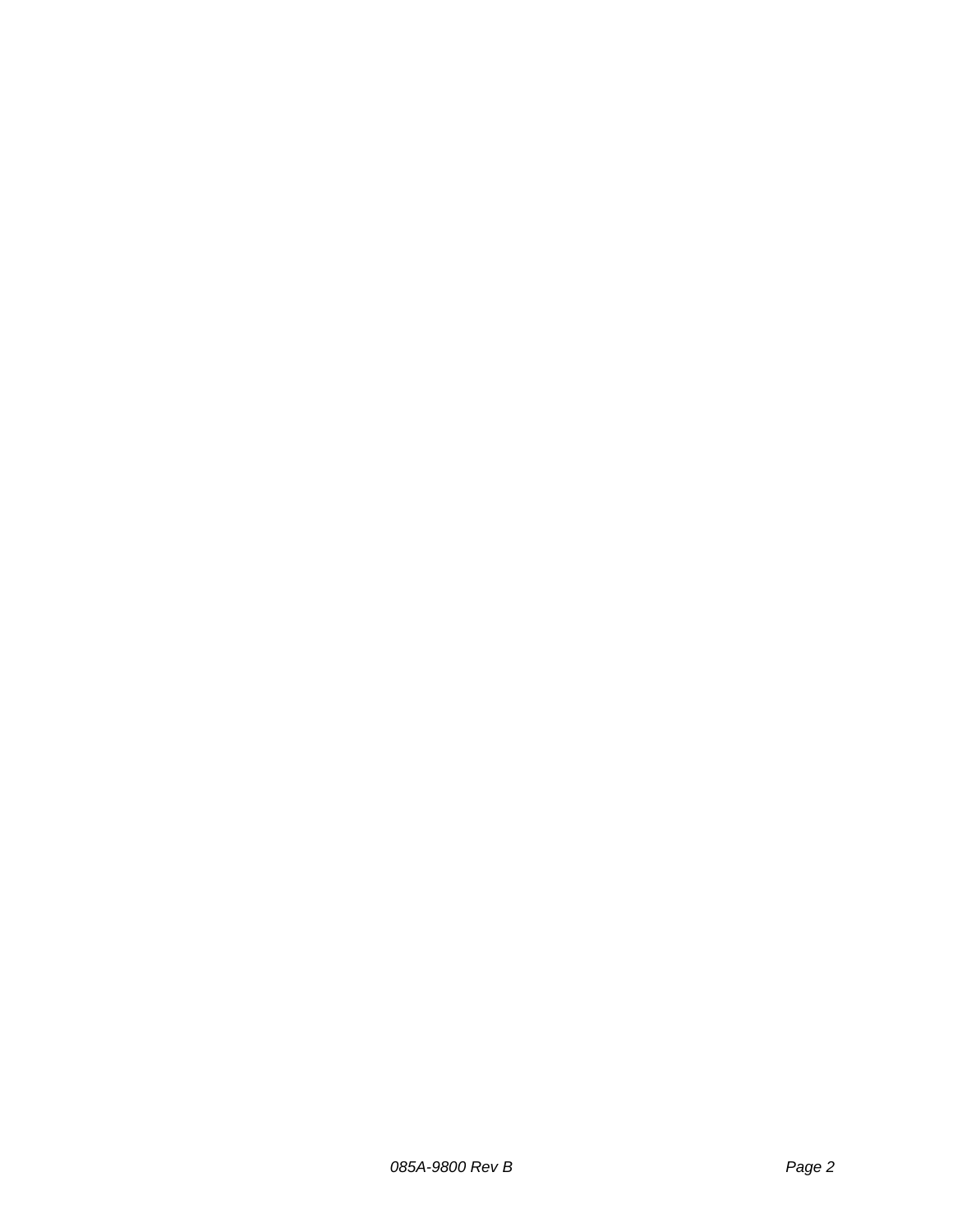## **Copyright Notice**

Model 085A Relative Humidity / Temperature Sensor Manual.

© Copyright 2022 Met One Instruments, Inc. All Rights Reserved Worldwide. No part of this publication may be reproduced, transmitted, transcribed, stored in a retrieval system, or translated into any other language in any form by any means without the express written permission of Met One Instruments, Inc.

## **Technical Support**

Should you require support, please consult your printed documentation or our website [www.metone.com](http://www.metone.com/) to resolve your problem. If you are still experiencing difficulty, you may contact a Technical Service representative during normal business hours;

Monday – Friday 7:00 a.m. to 4:00 p.m. Pacific Time.

- Voice: (541) 471-7111
- Fax: (541) 471-7116
- E-Mail: service@metone.com
	- Mail: Technical Services Department Met One Instruments, Inc. 1600 NW Washington Blvd Grants Pass, OR 97526

## **Safety Notice**

The contents of this manual have been checked against the hardware and software described herein. Since deviations cannot be prevented entirely, we cannot guarantee full agreement. However, the data in this manual is reviewed regularly and any necessary corrections included in subsequent editions.

Faultless and safe operation of the product presupposes proper transportation, storage, and installation as well as careful operation and maintenance. The seller of this equipment cannot foresee all possible modes of operation in which the user may attempt to utilize this instrumentation. The user assumes all liability associated with the use of this instrumentation. The seller further disclaims any responsibility for consequential damages.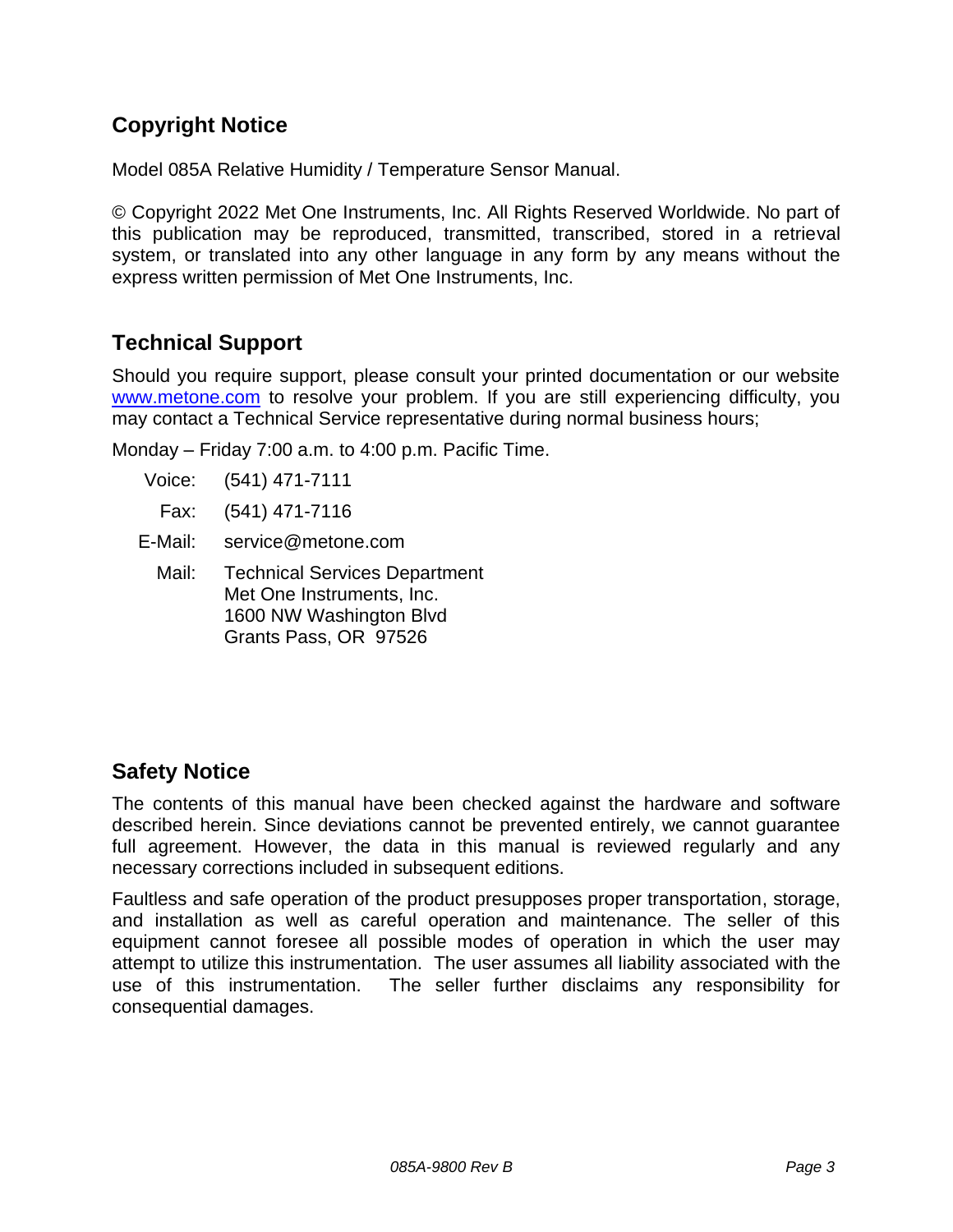## **Table of Contents**

| $\mathbf 1$ . |                         |    |
|---------------|-------------------------|----|
|               | 1.1.                    |    |
|               | 1.2.<br>1.2.1.          |    |
| 2.            |                         |    |
| 3.            |                         |    |
|               | 3.1.                    |    |
|               | 3.2.                    |    |
| 4.            |                         |    |
|               | 4.1.                    |    |
|               | 4.2.                    |    |
|               | 4.3.                    |    |
|               | 4.4.<br>4.4.1<br>4.4.2. |    |
|               | 4.5.                    |    |
|               | 4.6.                    |    |
|               | 4.7.                    |    |
|               | 4.8.<br>4.8.1<br>4.8.2. |    |
| 5.            |                         | 18 |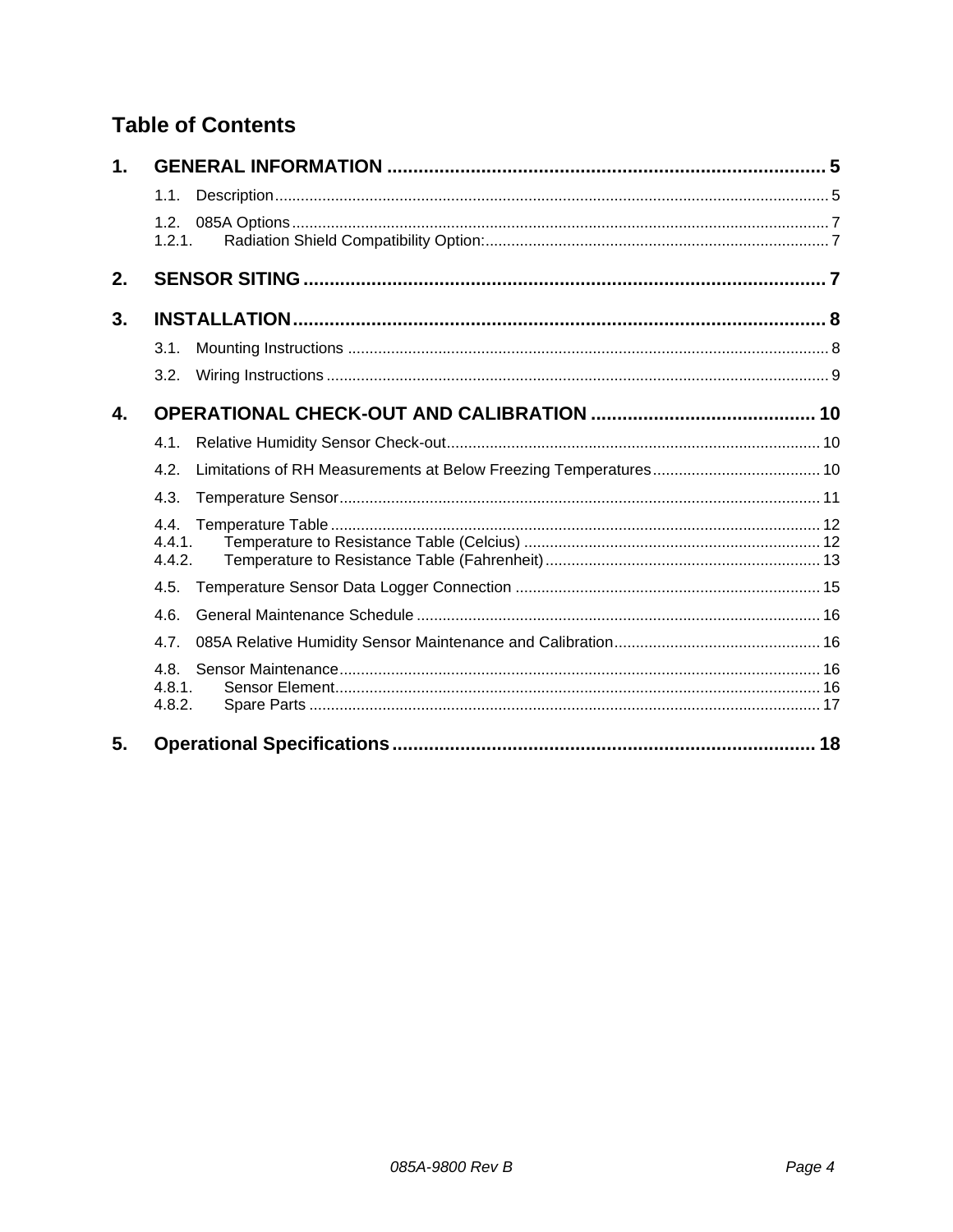## <span id="page-4-0"></span>**1. GENERAL INFORMATION**

#### <span id="page-4-1"></span>**1.1. Description**

The 085A sensor is an extremely accurate microprocessor controlled relative humidity and temperature sensor. The relative humidity sensor responds to the full range of 0 to 100% humidity. Response is linear with negligible hysteresis or temperature dependence. The temperature sensor is a two-element composite thermistor type with linear response over the range of  $-30^{\circ}$ C to  $+50^{\circ}$ C. The sensor is designed to be mounted in a radiation shield when used outdoors. The exact model number you order will determine the functions of your sensor. The following section describes the model number feature assignments.



**Figure 1 Model 085A-35 Sensor**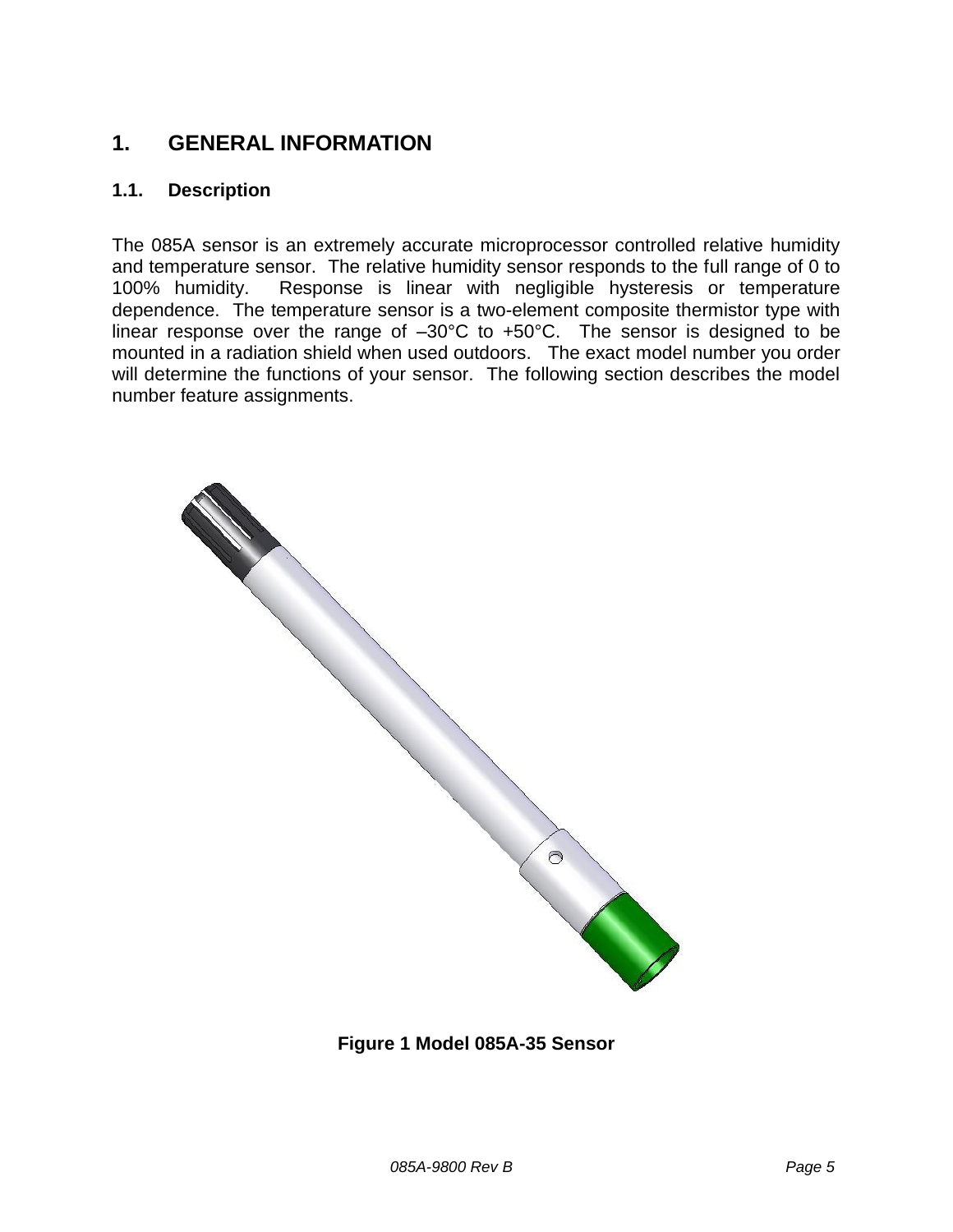

**Figure 2 Model 085A-6 Sensor**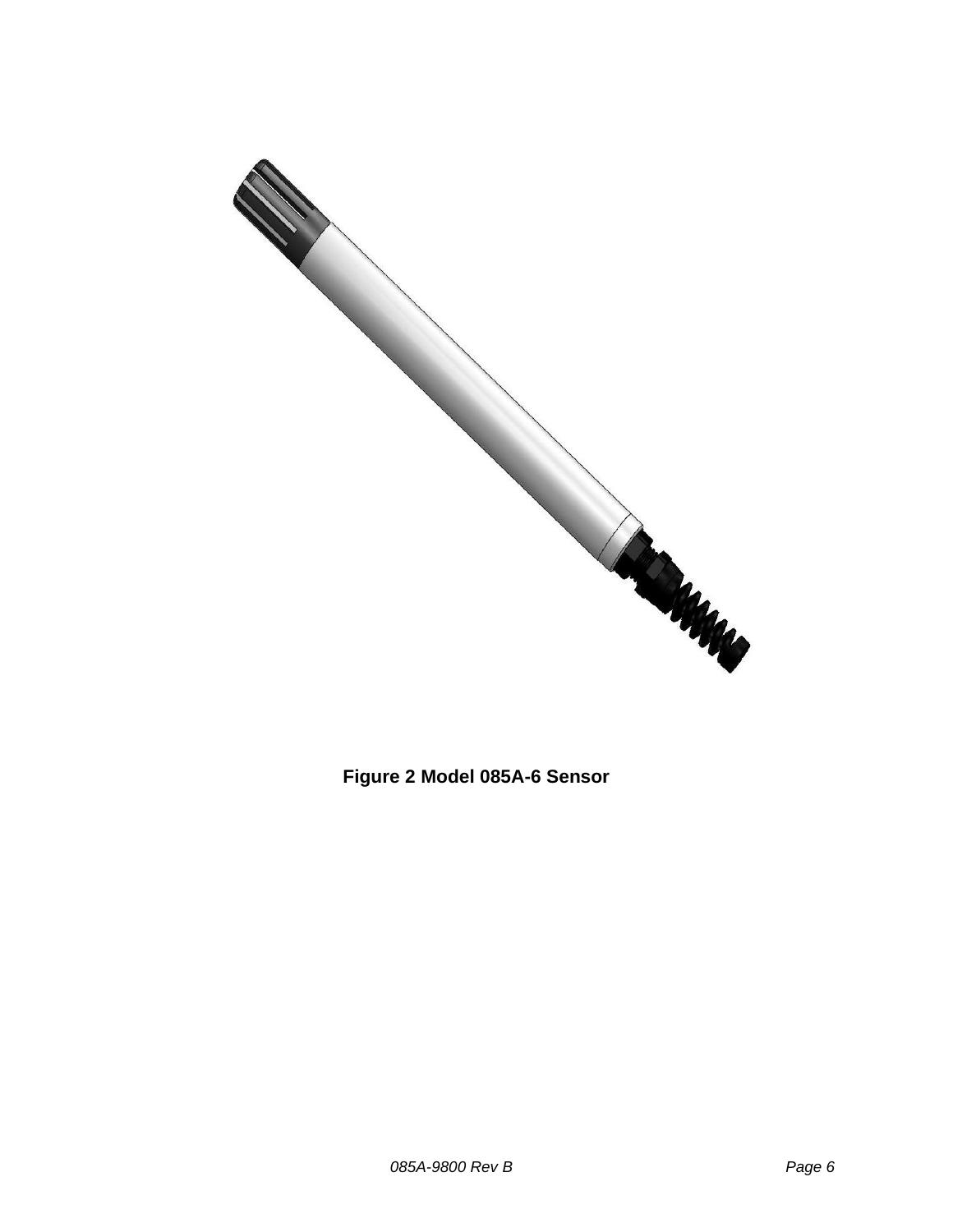## <span id="page-6-0"></span>**1.2. 085A Options**

The 085A options are defined by dash numbers as follows:

085A-\_\_ (Shield Option)

#### <span id="page-6-1"></span>**1.2.1. Radiation Shield Compatibility Option:**

6 = Use with Model 076B motor aspirated radiation shield. This sensor comes with 8 inch long pigtail wires for connection to the radiation shield junction box. Refer to the radiation shield manual for sensor and cable connections.

35 = Use with Model 074 naturally aspirated radiation shield. This sensor has a circular connector for use with Met One Instruments cable PN 2348.

## <span id="page-6-2"></span>**2. SENSOR SITING**

The EPA recommends sensor mounting in a radiation shield at a 2 meter height, ideally over green mowed grass to minimize related terrestrial radiation errors on the temperature and relative humidity readings. Typical installations may vary significantly from these recommendations due to geographic limitations or specific monitoring requirements.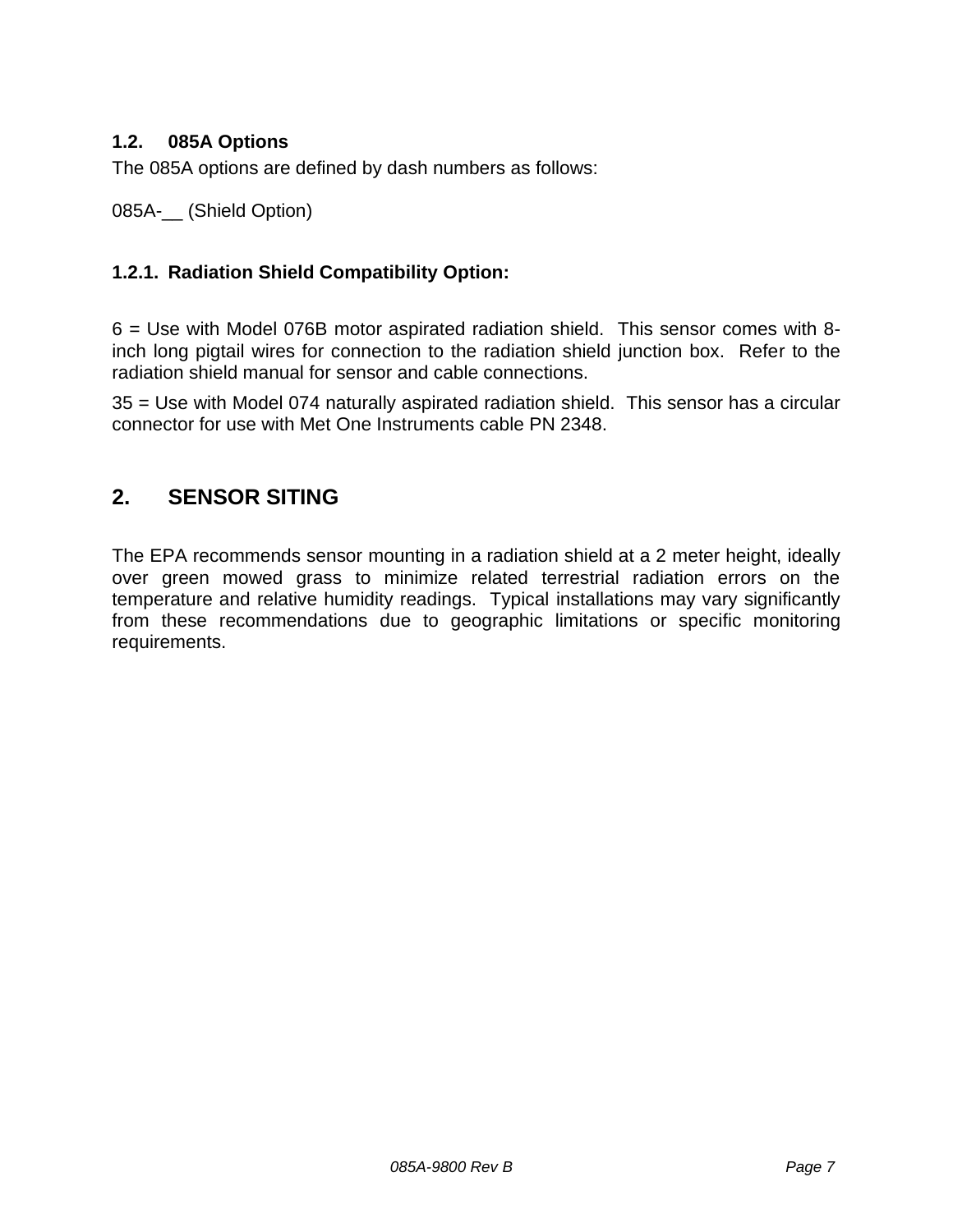## <span id="page-7-0"></span>**3. INSTALLATION**

If the sensor is to be mounted in a radiation shield, refer to Figure 2 and\or the radiation shield manual section for mounting details. Typical installations are shown below.

Sensors not installed in a radiation shield should be mounted in a representative location having good airflow and shaded from sunlight or other heat radiation sources that would affect measurement of relative humidity or temperature.

#### <span id="page-7-1"></span>**3.1. Mounting Instructions**



**Figure 2 Radiation Shield Installation**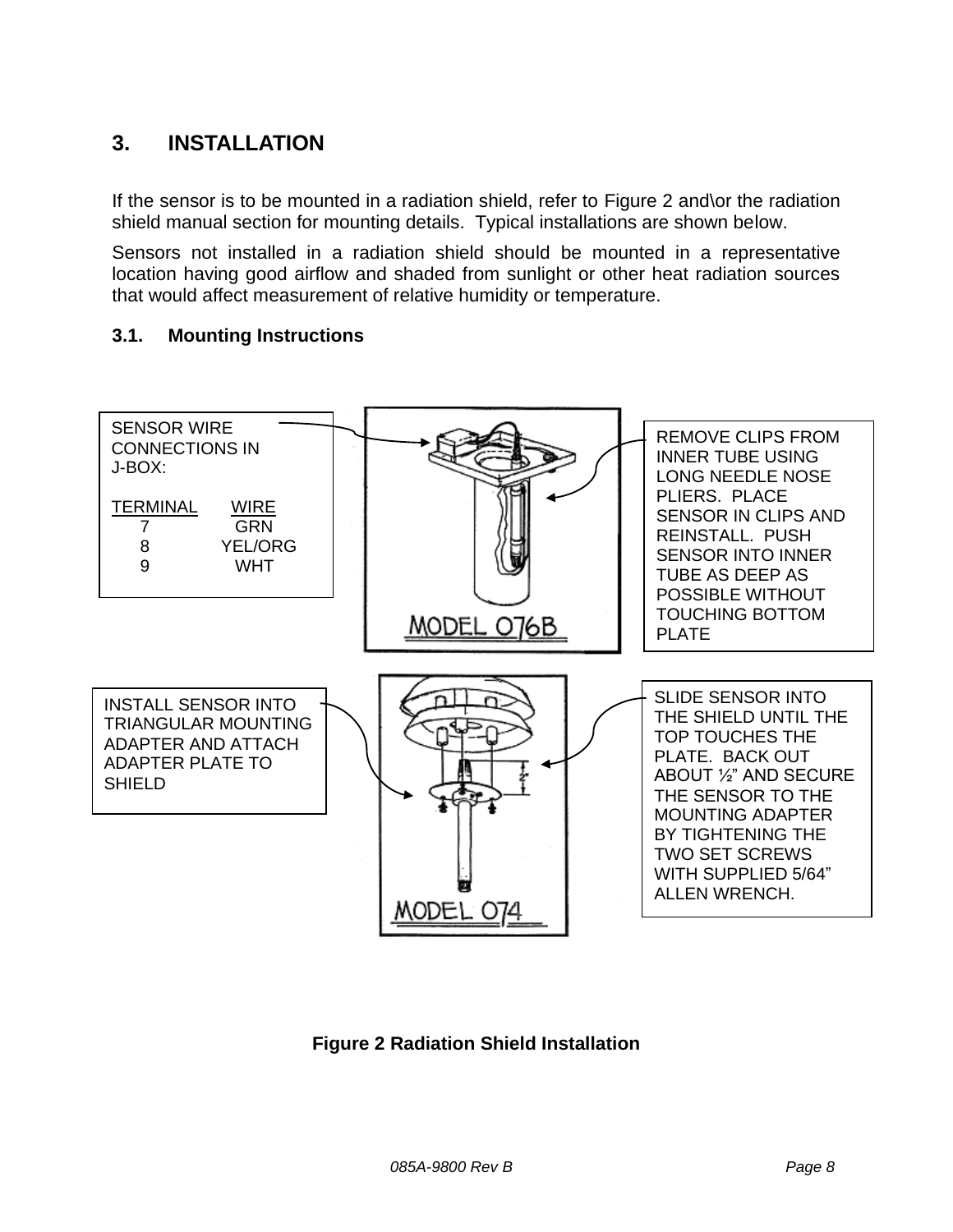## <span id="page-8-0"></span>**3.2. Wiring Instructions**

| <b>Sensor Connection</b>     | <b>Wire Color</b>       | <b>Description</b>        |
|------------------------------|-------------------------|---------------------------|
| Pin A                        | White                   | $+10$ to $+18$ VDC        |
| Pin B                        | Green                   | <b>Signal Ground</b>      |
| Pin C                        | <b>Yellow or Orange</b> | <b>RH Analog Output</b>   |
| Pin D                        | <b>Black</b>            | <b>Temperature Common</b> |
| Pin E                        | Red                     | <b>Temperature Signal</b> |
| Pin F<br>No Connection       |                         | No Connection             |
| White/Brown<br>No Connection |                         | Shield                    |



#### **Figure 3 Electrical Connector**

View looking at connector pins. (Pins are also identified on connector).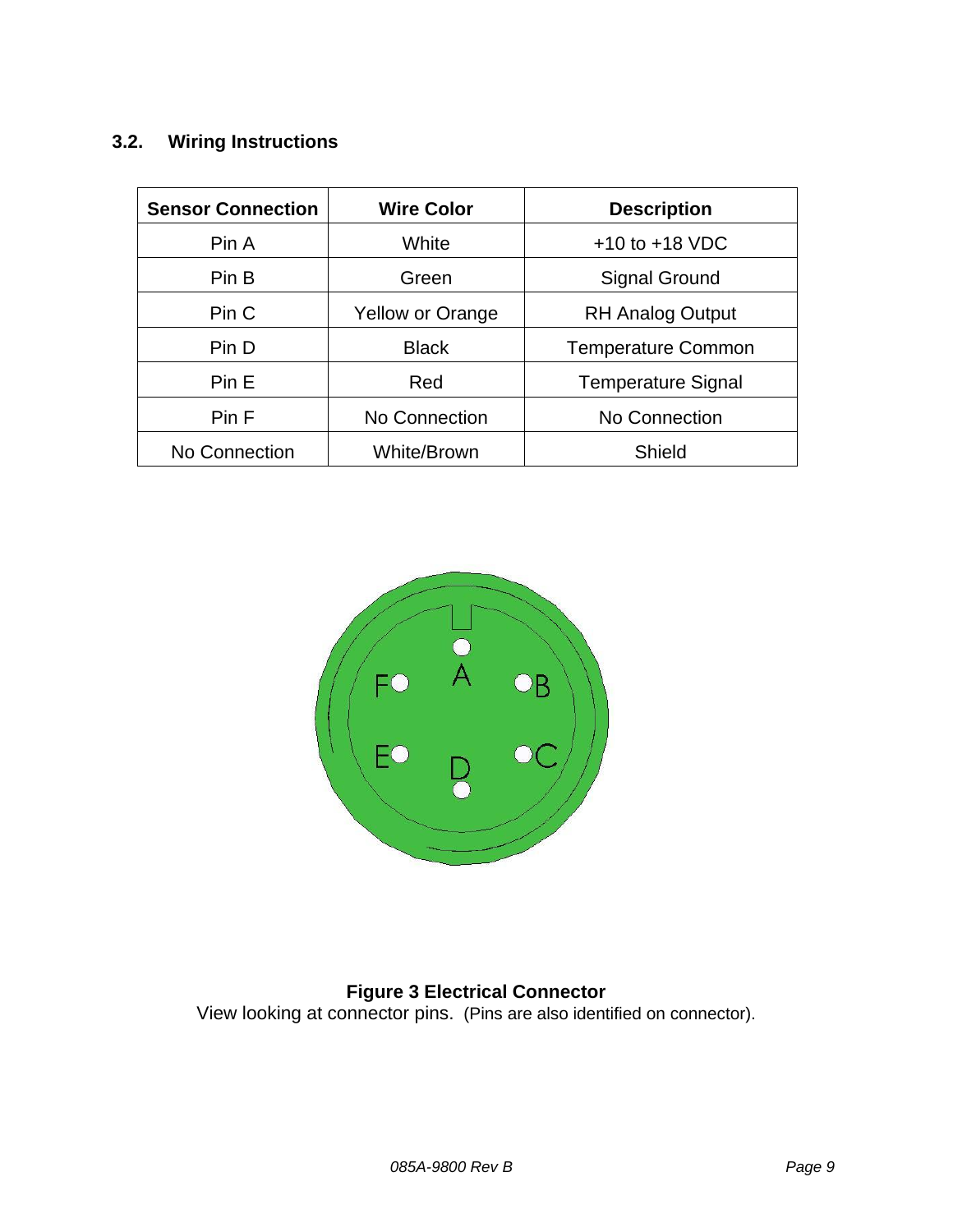## <span id="page-9-0"></span>**4. OPERATIONAL CHECK-OUT AND CALIBRATION**

#### <span id="page-9-1"></span>**4.1. Relative Humidity Sensor Check-out**

To verify correct wiring and test the basic sensor operation, blow on the sensor. The moisture in your breath should cause the relative humidity reading to rise.

The relative humidity sensor has been calibrated at the factory. To check for proper operation of the sensor it is advised that the output signal be checked against a local weather service facility or a local relative humidity measuring device such as a psychrometer. Due to normal atmospheric and geographical variations, the local weather service data should be used only as a guideline. Ambient air relative humidity can be expected to vary significantly over short distances and in brief periods of time.

#### <span id="page-9-2"></span>**4.2. Limitations of RH Measurements at Below Freezing Temperatures**

The sensor's relative humidity output is referenced to saturated water vapor pressure above liquid water. When the air temperature is below freezing, the sensor's maximum theoretical measurement range is limited as follows:

| <b>Air Temperature</b><br>(Deg C) | Maximum RH<br>(%) |
|-----------------------------------|-------------------|
| 0                                 | 100               |
| -5                                | 96                |
| $-10$                             | 92                |
| -15                               | 88                |
| $-20$                             | 84                |
| $-25$                             | 80                |
| -30                               | 76                |
| -35                               | 72                |
| -40                               | 68                |
| -45                               | 64                |
| -50                               | 60                |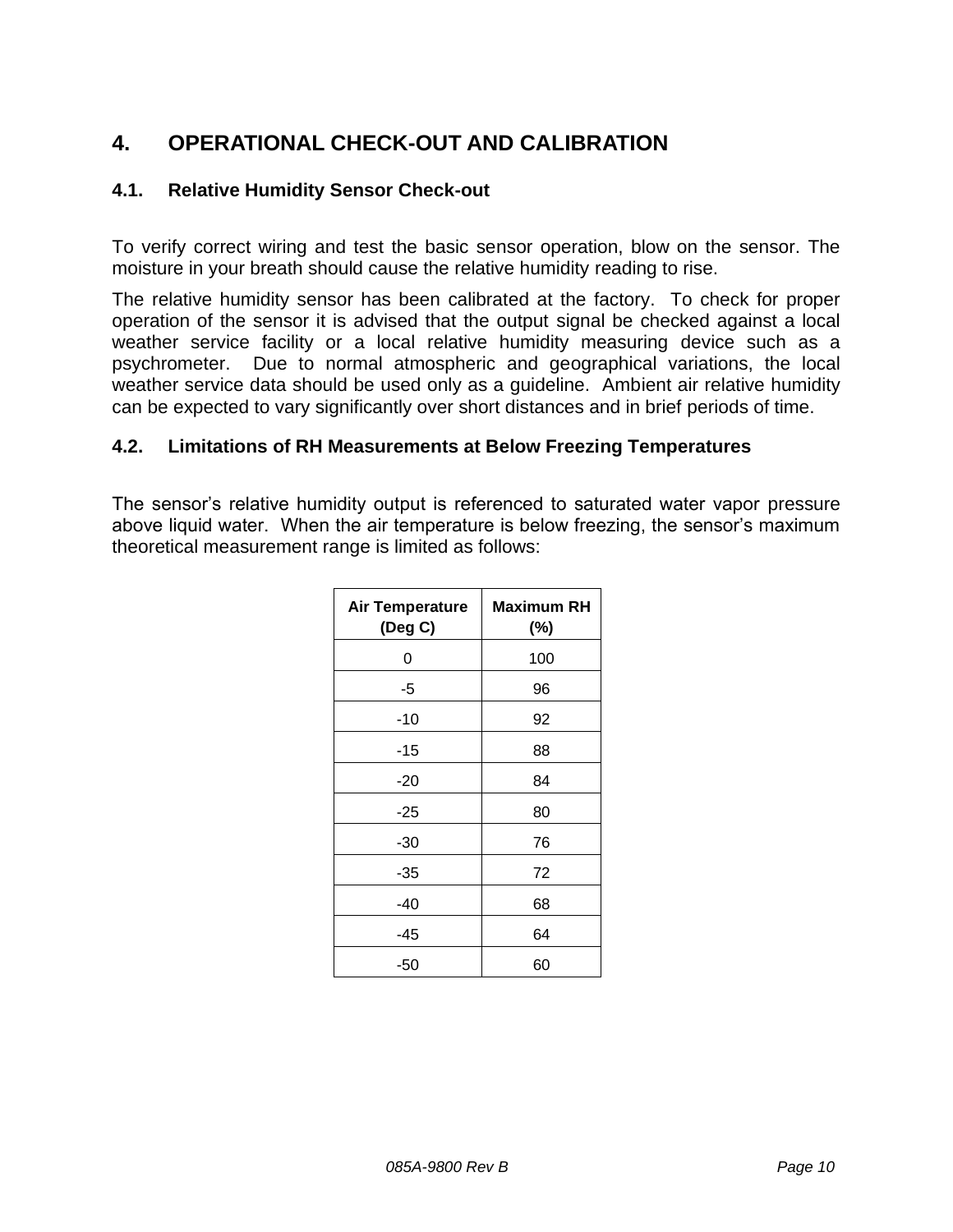#### <span id="page-10-0"></span>**4.3. Temperature Sensor**

Compare readings with a precision NIST-traceable temperature sensor. Calibration verification should be performed using a Met One Instruments Model 5472 Thermal Mass to assure that both instruments are at the same temperature. This is an aluminum mass with drilled recesses for the 085A sensor and a standard temperature sensor (NIST thermometer or RTD). The mass can be used in air or can be partially submerged in ice or an ice bath. The 085A sensor should not be submerged.



**Figure 4 - 5472 Thermal Mass**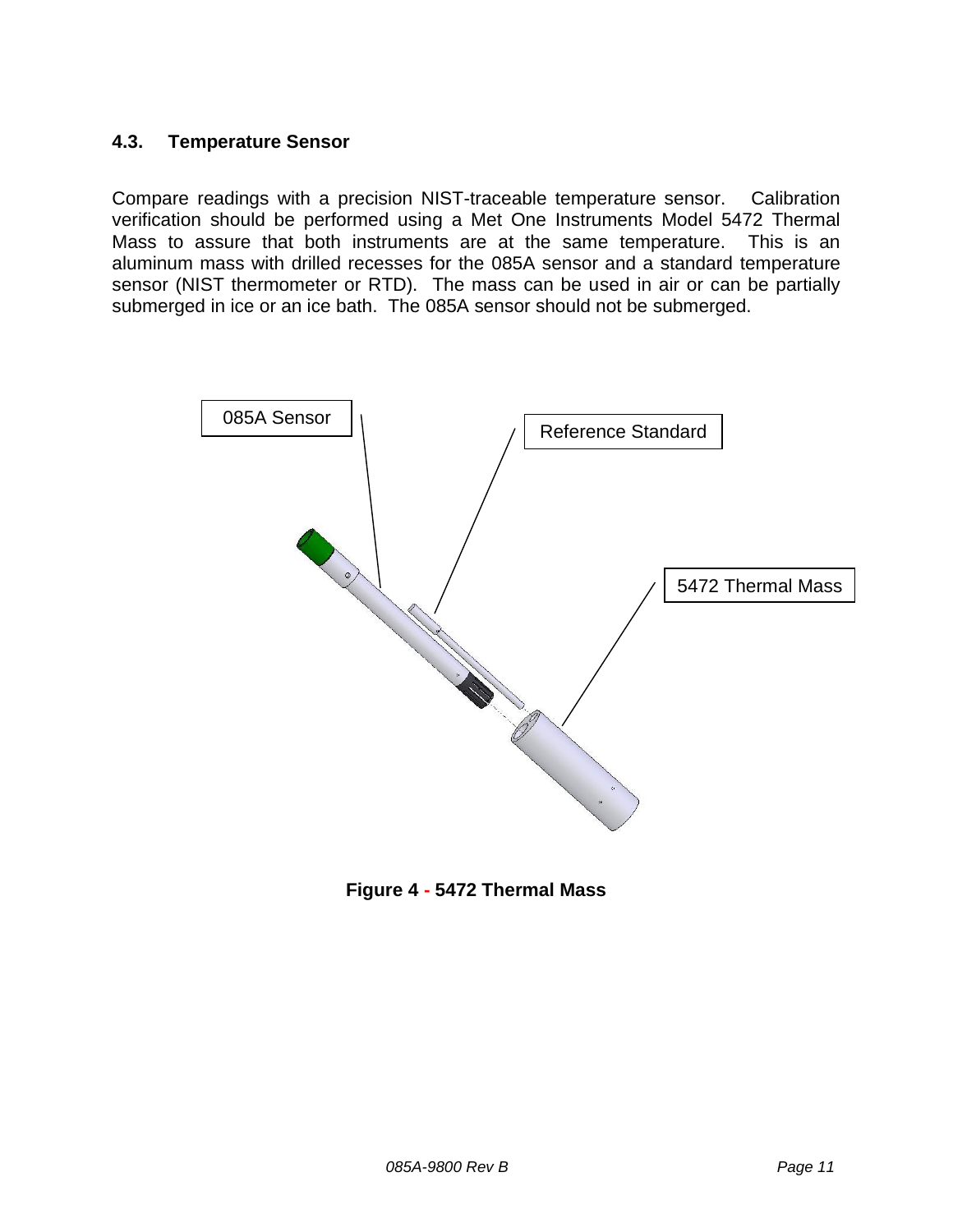#### <span id="page-11-0"></span>**4.4. Temperature Table**

## <span id="page-11-1"></span>**4.4.1. Temperature to Resistance Table (Celsius)**

## **Model 085A-X Temperature vs. Sensor Resistance**

| <b>TEMP DEG C</b>       | <b>RCAL</b> | <b>TEMP DEG C</b> | <b>RCAL</b> |
|-------------------------|-------------|-------------------|-------------|
| $-30$                   | 110236      | 10                | 26155       |
| $-29$                   | 104464      | 11                | 25436       |
| $-28$                   | 99187       | 12                | 24739       |
| $-27$                   | 94344       | 13                | 24064       |
| $-26$                   | 89882       | 14                | 23409       |
| $-25$                   | 85760       | 15                | 22775       |
| $-24$                   | 81939       | 16                | 22159       |
| $-23$                   | 78388       | 17                | 21561       |
| $-22$                   | 75079       | 18                | 20980       |
| $-21$                   | 71988       | 19                | 20416       |
| $-20$                   | 69094       | 20                | 19868       |
| $-19$                   | 66379       | 21                | 19335       |
| $-18$                   | 63827       | 22                | 18816       |
| $-17$                   | 61424       | 23                | 18311       |
| $-16$                   | 59157       | 24                | 17820       |
| $-15$                   | 57014       | 25                | 17342       |
| $-14$                   | 54986       | 26                | 16876       |
| $-13$                   | 53064       | 27                | 16421       |
| $-12$                   | 51240       | 28                | 15979       |
| $-11$                   | 49506       | 29                | 15547       |
| $-10$                   | 47856       | 30                | 15126       |
| -9                      | 46284       | 31                | 14715       |
| -8                      | 44785       | 32                | 14314       |
| $-7$                    | 43353       | 33                | 13923       |
| -6                      | 41985       | 34                | 13541       |
| $-5$                    | 40675       | 35                | 13167       |
| $-4$                    | 39421       | 36                | 12802       |
| -3                      | 38218       | 37                | 12446       |
| $-2$                    | 37065       | 38                | 12097       |
| $-1$                    | 35957       | 39                | 11756       |
| 0                       | 34892       | 40                | 11423       |
| $\mathbf 1$             | 33868       | 41                | 11097       |
| $\overline{\mathbf{c}}$ | 32883       | 42                | 10777       |
| 3                       | 31934       | 43                | 10465       |
| 4                       | 31019       | 44                | 10159       |
| 5                       | 30136       | 45                | 9859        |
| 6                       | 29284       | 46                | 9566        |
| $\overline{7}$          | 28462       | 47                | 9279        |
| 8                       | 27667       | 48                | 8997        |
| 9                       | 26899       | 50                | 8450        |

#### \*VALUE WITH 18.7K RESISTOR IN PARALLEL WITH SENSOR

RANGE -30°C TO +50°C THERMISTOR BEAD **44203** Tc= -(R\*18700/(18700+R)-12175)/127.096  $Rt = -(127.096 \times 76.12175) \times 18700/(127.096 \times 76.12175)$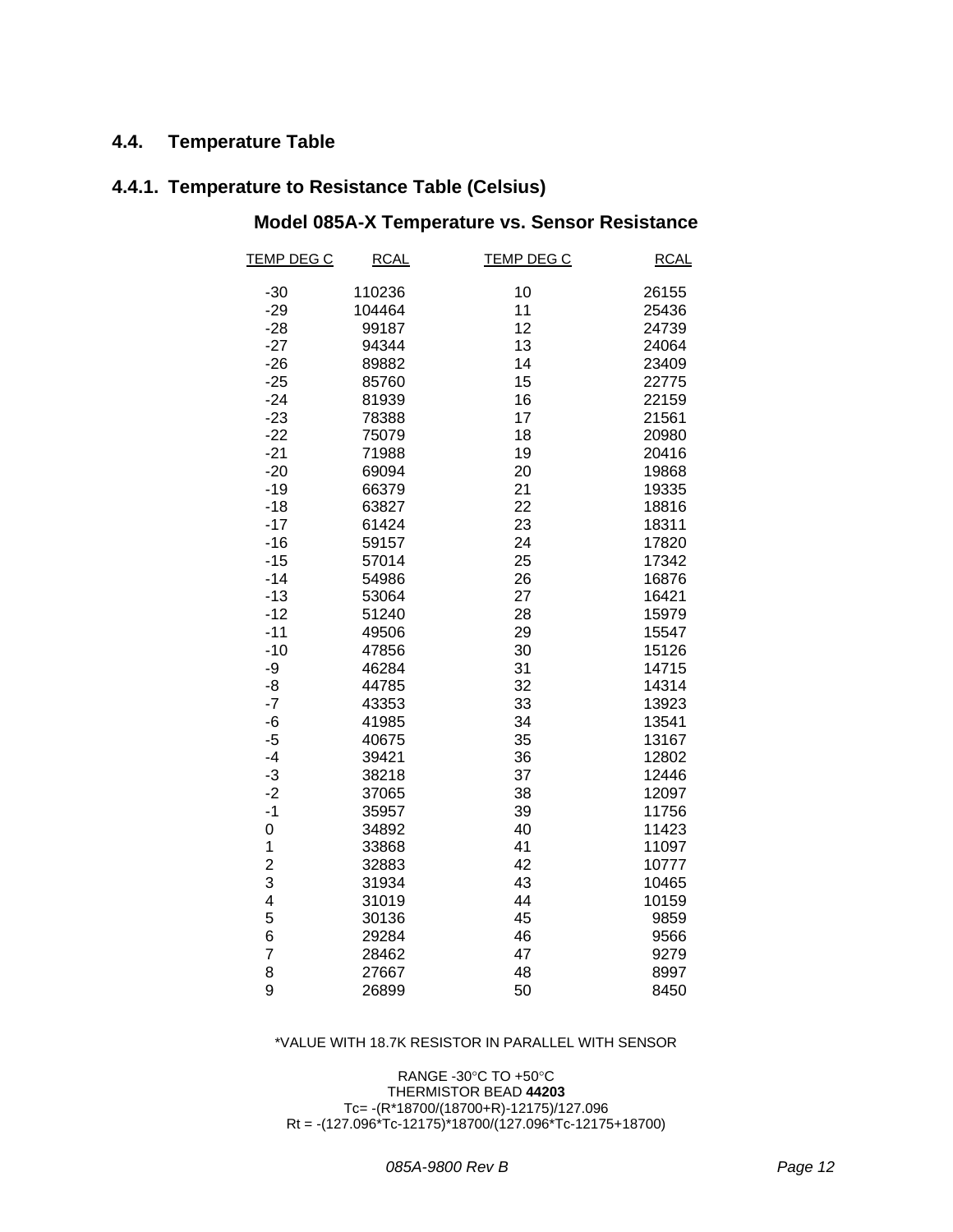## <span id="page-12-0"></span>**4.4.2. Temperature to Resistance Table (Fahrenheit)**

| <b>TEMP DEG F</b>       | <b>RCAL</b> | <b>TEMP DEG F</b> | <b>RCAL</b> |
|-------------------------|-------------|-------------------|-------------|
| $-22$                   | 110236      | 33                | 34319       |
| $-21$                   | 106964      | 34                | 33757       |
| $-20$                   | 103855      | 35                | 33207       |
| $-19$                   | 100895      | 36                | 32669       |
| $-18$                   | 98075       | 37                | 32141       |
| $-17$                   | 95385       | 38                | 31625       |
| $-16$                   | 92816       | 39                | 31119       |
| $-15$                   | 90361       | 40                | 30622       |
| $-14$                   | 88011       | 41                | 30136       |
| $-13$                   | 85760       | 42                | 29659       |
| $-12$                   | 83602       | 43                | 29192       |
| $-11$                   | 81532       | 44                | 28733       |
| $-10$                   | 79543       | 45                | 28283       |
| -9                      | 77632       | 46                | 27841       |
| -8                      | 75794       | 47                | 27408       |
| $-7$                    | 74025       | 48                | 26983       |
| -6                      | 72321       | 49                | 26565       |
| $-5$                    | 70678       | 50                | 26155       |
| $-4$                    | 69094       | 51                | 25753       |
| $-3$                    | 67565       | 52                | 25357       |
| $-2$                    | 66088       | 53                | 24969       |
| $-1$                    | 64661       | 54                | 24587       |
| $\pmb{0}$               | 63281       | 55                | 24212       |
| 1                       | 61946       | 56                | 23843       |
| $\overline{\mathbf{c}}$ | 60654       | 57                | 23481       |
| 3                       | 59402       | 58                | 23125       |
| $\overline{\mathbf{r}}$ | 58190       | 59                | 22775       |
| 5                       | 57014       | 60                | 22430       |
| 6                       | 55874       | 61                | 22091       |
| $\overline{7}$          | 54768       | 62                | 21758       |
| 8                       | 53694       | 63                | 21430       |
| 9                       | 52651       | 64                | 21108       |
| 10                      | 51637       | 65                | 20790       |
| 11                      | 50652       | 66                | 20478       |
| 12                      | 49695       | 67                | 20170       |
| 13                      | 48763       | 68                | 19868       |
| 14                      | 47856       | 69                | 19570       |
| 15                      | 46974       | 70                | 19276       |
| 16                      | 46114       | 71                | 18987       |
| 17                      | 45277       | 72                | 18703       |
| 18                      | 44461       | 73                | 18422       |
| 19                      | 43666       | 74                | 18146       |
| 20                      | 42890       | 75                | 17874       |
| 21                      | 42134       | 76                | 17606       |
| 22                      | 41395       | 77                | 17342       |
| 23                      | 40675       | 78                | 17081       |
| 24                      | 39972       | 79                | 16825       |
| 25                      | 39285       | 80                | 16572       |
| 26                      | 38614       | 81                | 16322       |
| 27                      | 37958       | 82                | 16076       |
| 28                      | 37317       | 83                | 15834       |
| 29                      | 36691       | 84                | 15595       |
| 30                      | 36078       |                   | 15359       |
| 31                      |             | 85<br>86          | 15126       |
|                         | 35479       |                   |             |
| 32                      | 34892       | 87                | 14897       |

## **Model 085A-X Temperature vs. Sensor Resistance**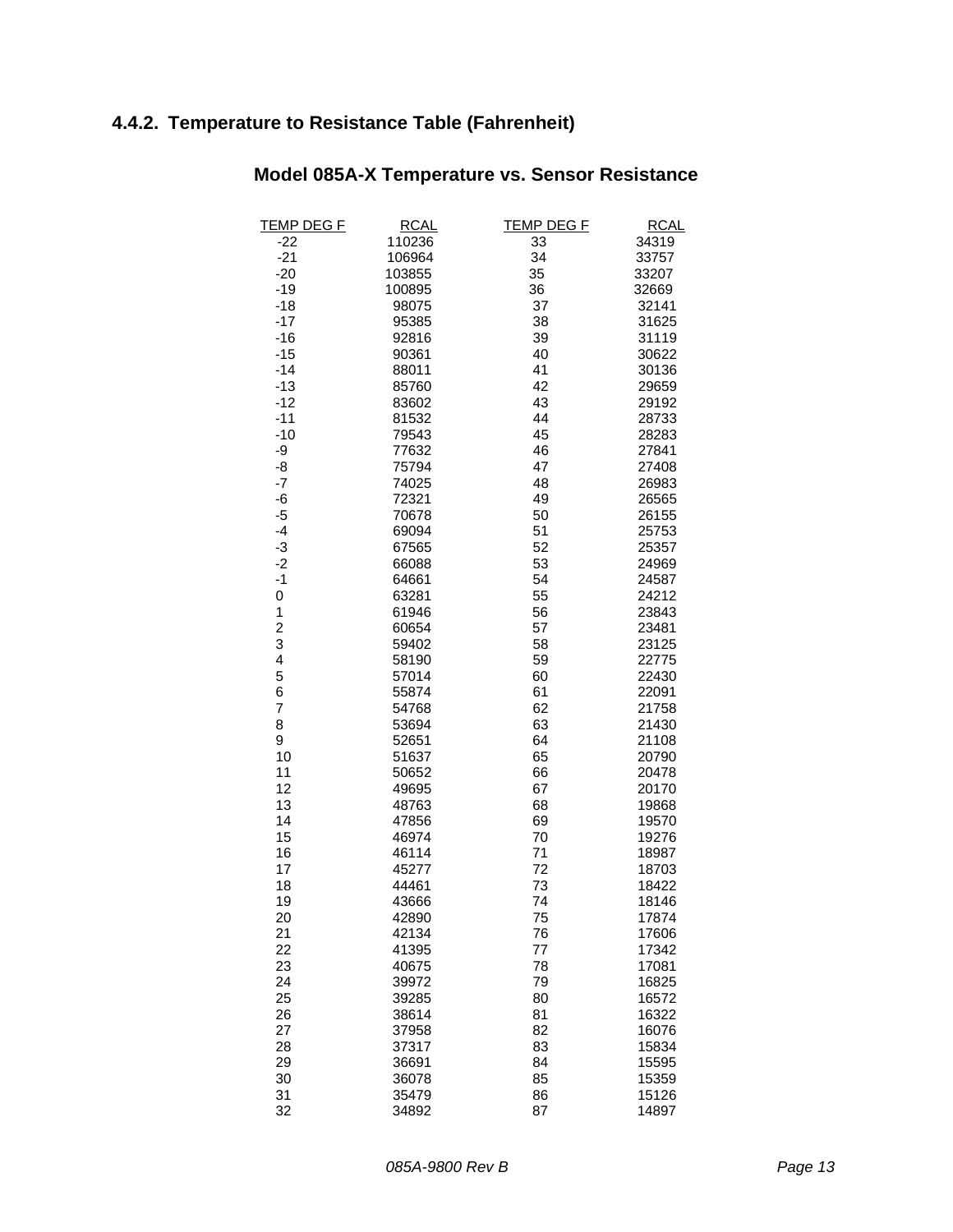## **Model 085A-X Temperature vs. Sensor Resistance**

| TEMP DEG F | <b>RCAL</b> | <b>TEMP DEG F</b> | <b>RCAL</b> |
|------------|-------------|-------------------|-------------|
| 88         | 14670       | 106               | 11061       |
| 89         | 14447       | 107               | 10883       |
| 90         | 14227       | 108               | 10707       |
| 91         | 14009       | 109               | 10534       |
| 92         | 13794       | 110               | 10362       |
| 93         | 13583       | 111               | 10193       |
| 94         | 13374       | 112               | 10025       |
| 95         | 13167       | 113               | 9859        |
| 96         | 12963       | 114               | 9696        |
| 97         | 12762       | 115               | 9534        |
| 98         | 12564       | 116               | 9374        |
| 99         | 12368       | 117               | 9215        |
| 100        | 12174       | 118               | 9059        |
| 101        | 11983       | 119               | 8904        |
| 102        | 11794       | 120               | 8751        |
| 103        | 11607       | 121               | 8600        |
| 104        | 11423       | 122               | 8450        |
| 105        | 11241       |                   |             |

\*VALUE WITH 18.7K RESISTOR IN PARALLEL WITH SENSOR

RANGE -22˚F TO +122˚F THERMISTOR BEAD 44203 Tc= -(R\*18700/(18700+R)-12175)/127.096 Rt = -(127.096\*Tc-12175)\*18700/(127.096\*Tc-12175+18700)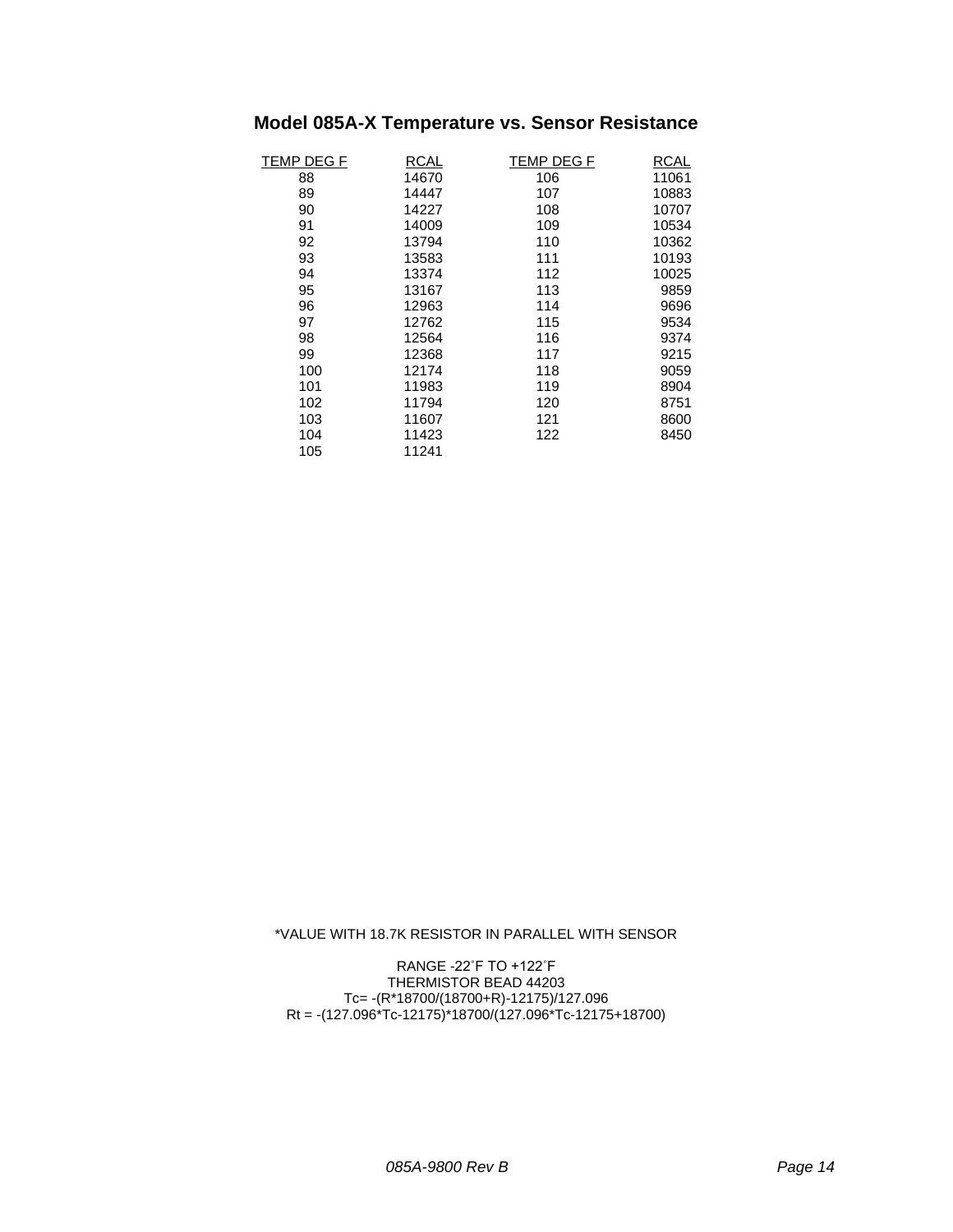## <span id="page-14-0"></span>**4.5. Temperature Sensor Data Logger Connection**

The voltage across the sensor has a linear correlation to temperature when a precision 18700 $\Omega$   $\pm$ 0.1% resistor (Met One Instruments part number 80685) is connected in series with the excitation voltage. This resistor is built into Met One Instruments data loggers configured for this sensor and supplied with the 085A sensor for use with other equipment. Contact Met One Instruments to obtain a replacement resistor. Maximum recommended excitation is 3.2V. Higher excitation voltage will cause self-heating of the thermistors, and result in temperature measurement errors.

| <b>Reference Voltage</b> | $-30.0\degree$ C | +50.0 $^{\circ}$ C |
|--------------------------|------------------|--------------------|
| 1.000                    | 0.855 VDC        | 0.311 VDC          |
| 2.000                    | 1.710 VDC        | 0.622 VDC          |
| 2.500                    | 2.137 VDC        | 0.778 VDC          |
| 5.000 (DO NOT USE)       |                  |                    |





## Data Logger Connection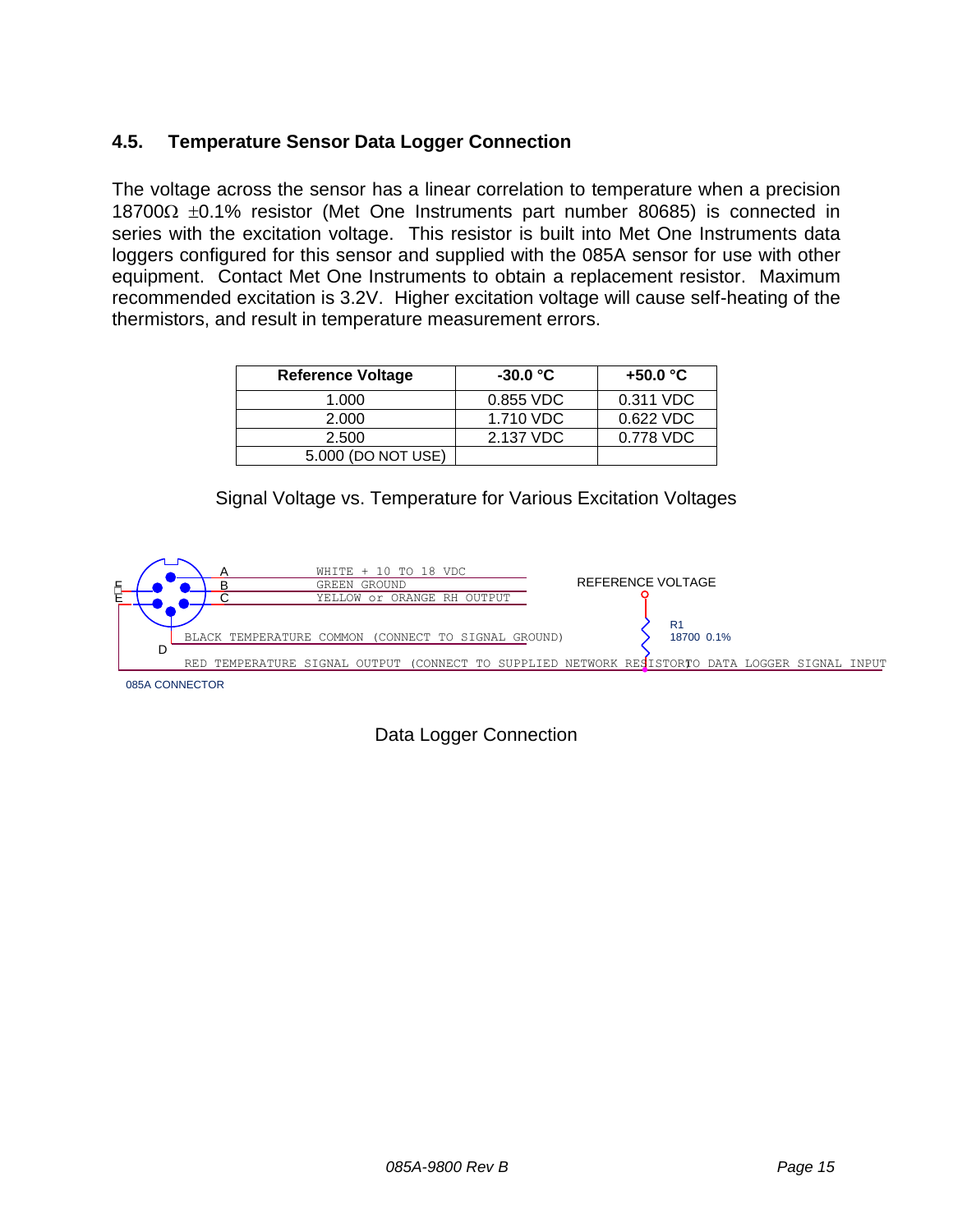#### MAINTENANCE AND TROUBLE SHOOTING

#### <span id="page-15-0"></span>**4.6. General Maintenance Schedule**

6 – 12 Month Intervals:

• Inspect the sensor for proper operation per Section 4.0.

12 Month Interval:

- Return the sensor to Met One Instruments for calibration.
- Replace the two 720050 O-Rings.
- Replace the 860014 Filter Membrane.

#### <span id="page-15-1"></span>**4.7. 085A Relative Humidity Sensor Maintenance and Calibration**

*WARNING: The sensor can be incorrectly calibrated or permanently damaged through improper acts. Do not attempt a repair or calibration if you are unsure of the procedure. Do not touch the sensor element if you do not know the correct procedure.*

*The instrument should operate for an extended period of time with a minimum of care or maintenance.*

*The sensor should be re-calibrated every 12 months.*

*If parts or maintenance assistance are required, contact Met One Instruments. Obtain shipping instructions and a return authorization (RA) before returning any unit.*

#### <span id="page-15-2"></span>**4.8. Sensor Maintenance**

#### <span id="page-15-3"></span>**4.8.1. Sensor Element**

The RH sensor element is not user-replaceable (replacement requires sensor recalibration). If the element becomes damaged, please send the 085A sensor to Met One Instruments for repair. Please obtain shipping instructions and a return authorization (RA) number before returning any unit.

Met One Instruments manufactures an RH Calibration Kit part number 10233 which can be purchased to perform a calibration after the sensor element is replaced. Please contact the Met One Service Department to purchase the calibration kit.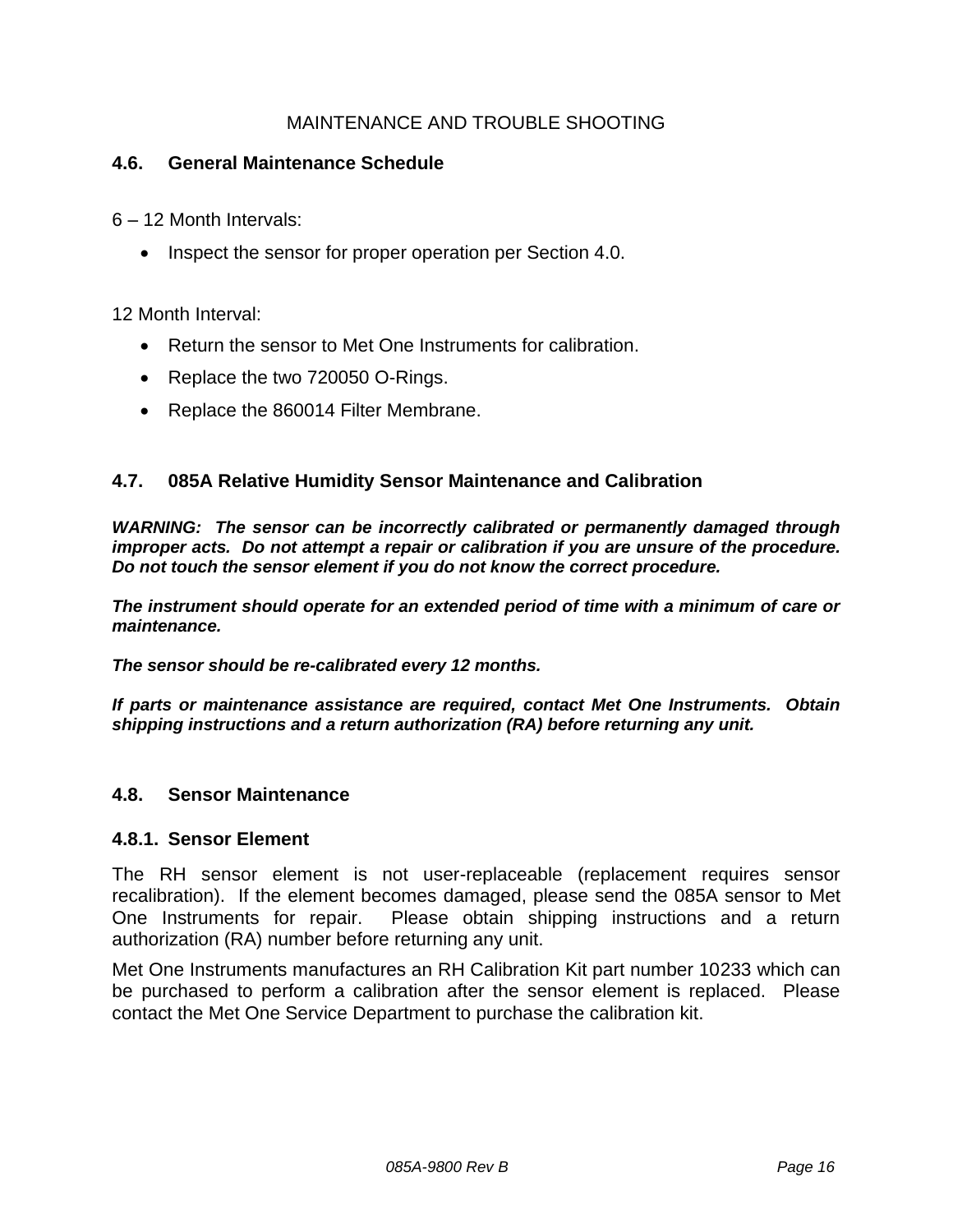## <span id="page-16-0"></span>**4.8.2. Spare Parts**



## **Figure 5 Spare Parts**

- 820216 RH SENSOR ELEMENT (Requires factory calibration)
- 560014 FILTER, MEMBRANE
- 720050 O-RING (Two required)